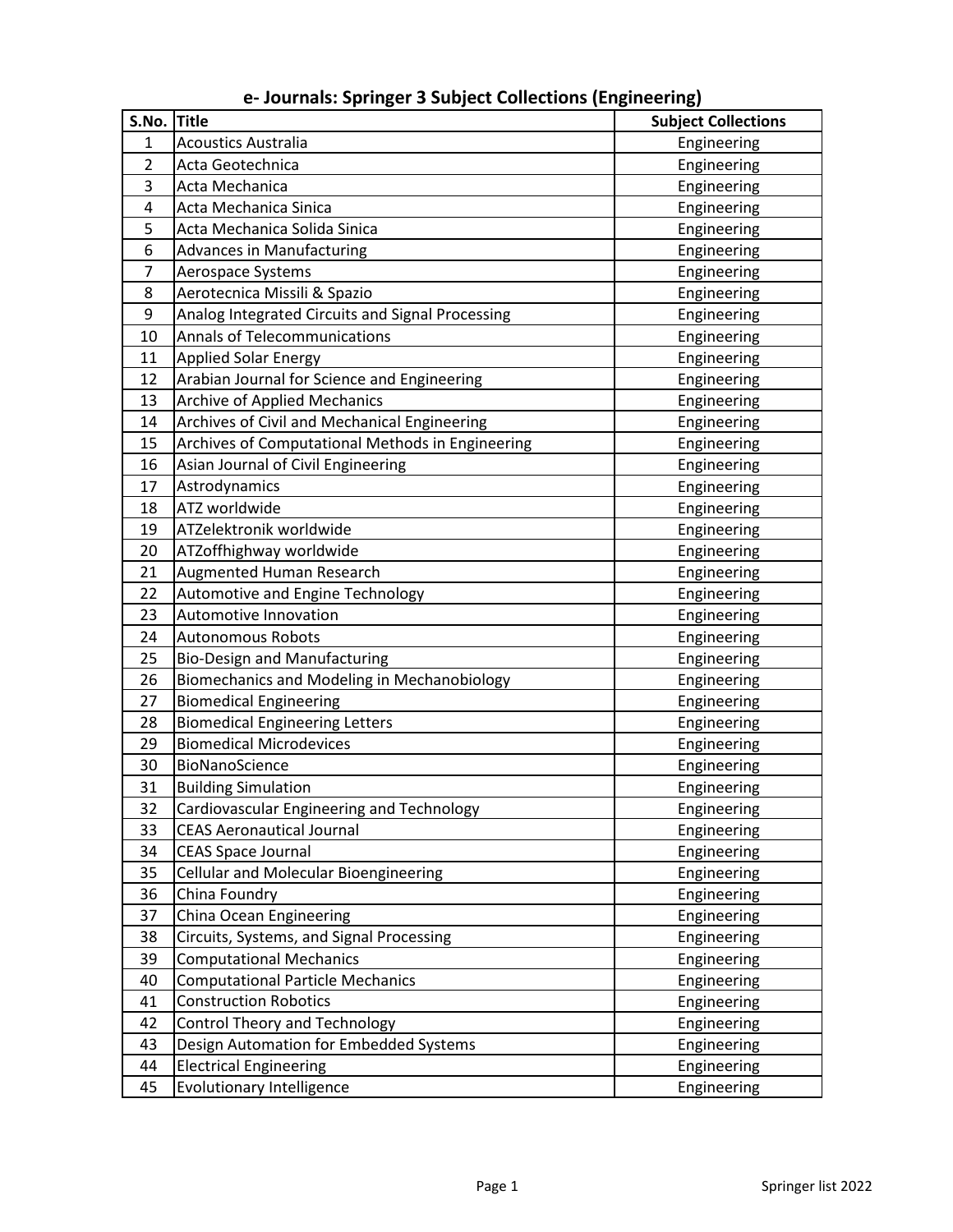| 46 | <b>Evolving Systems</b>                                       | Engineering |
|----|---------------------------------------------------------------|-------------|
| 47 | <b>Experimental Mechanics</b>                                 | Engineering |
| 48 | <b>Experiments in Fluids</b>                                  | Engineering |
| 49 | Fire Technology                                               | Engineering |
| 50 | Flexible Services and Manufacturing Journal                   | Engineering |
| 51 | Flow, Turbulence and Combustion                               | Engineering |
| 52 | Formal Methods in System Design                               | Engineering |
| 53 | Frontiers of Mechanical Engineering                           | Engineering |
| 54 | Frontiers of Structural and Civil Engineering                 | Engineering |
| 55 | Geomechanics and Geophysics for Geo-Energy and Geo-           | Engineering |
|    | Resources                                                     |             |
| 56 | Glass Structures & Engineering                                | Engineering |
| 57 | <b>Granular Computing</b>                                     | Engineering |
| 58 | <b>Gyroscopy and Navigation</b>                               | Engineering |
| 59 | <b>Health and Technology</b>                                  | Engineering |
| 60 | <b>Heat and Mass Transfer</b>                                 | Engineering |
| 61 | Human Factors and Mechanical Engineering for Defense and      | Engineering |
|    | Safety                                                        |             |
| 62 | <b>INAE Letters</b>                                           | Engineering |
| 63 | Indian Geotechnical Journal                                   | Engineering |
| 64 | Intelligent Service Robotics                                  | Engineering |
| 65 | International Journal of Advances in Engineering Sciences and | Engineering |
|    | <b>Applied Mathematics</b>                                    |             |
| 66 | International Journal of Automation and Computing             | Engineering |
| 67 | International Journal of Automotive Technology                | Engineering |
| 68 | International Journal of Civil Engineering                    | Engineering |
| 69 | International Journal of Control, Automation and Systems      | Engineering |
|    |                                                               |             |
| 70 | International Journal of Dynamics and Control                 | Engineering |
| 71 | International Journal of Fuzzy Systems                        | Engineering |
| 72 | International Journal of Geosynthetics and Ground             | Engineering |
|    | Engineering                                                   |             |
| 73 | International Journal of Intelligent Transportation Systems   | Engineering |
|    | Research                                                      |             |
| 74 | International Journal of Machine Learning and Cybernetics     | Engineering |
|    |                                                               |             |
| 75 | International Journal of Material Forming                     | Engineering |
| 76 | International Journal of Mechanics and Materials in Design    | Engineering |
|    |                                                               |             |
| 77 | International Journal of Precision Engineering and            | Engineering |
|    | Manufacturing                                                 |             |
| 78 | International Journal of Precision Engineering and            | Engineering |
|    | Manufacturing-Green Technology                                |             |
| 79 | <b>International Journal of Social Robotics</b>               | Engineering |
| 80 | International Journal of Speech Technology                    | Engineering |
| 81 | International Journal of Steel Structures                     | Engineering |
| 82 | International Journal of System Assurance Engineering and     | Engineering |
|    | Management                                                    |             |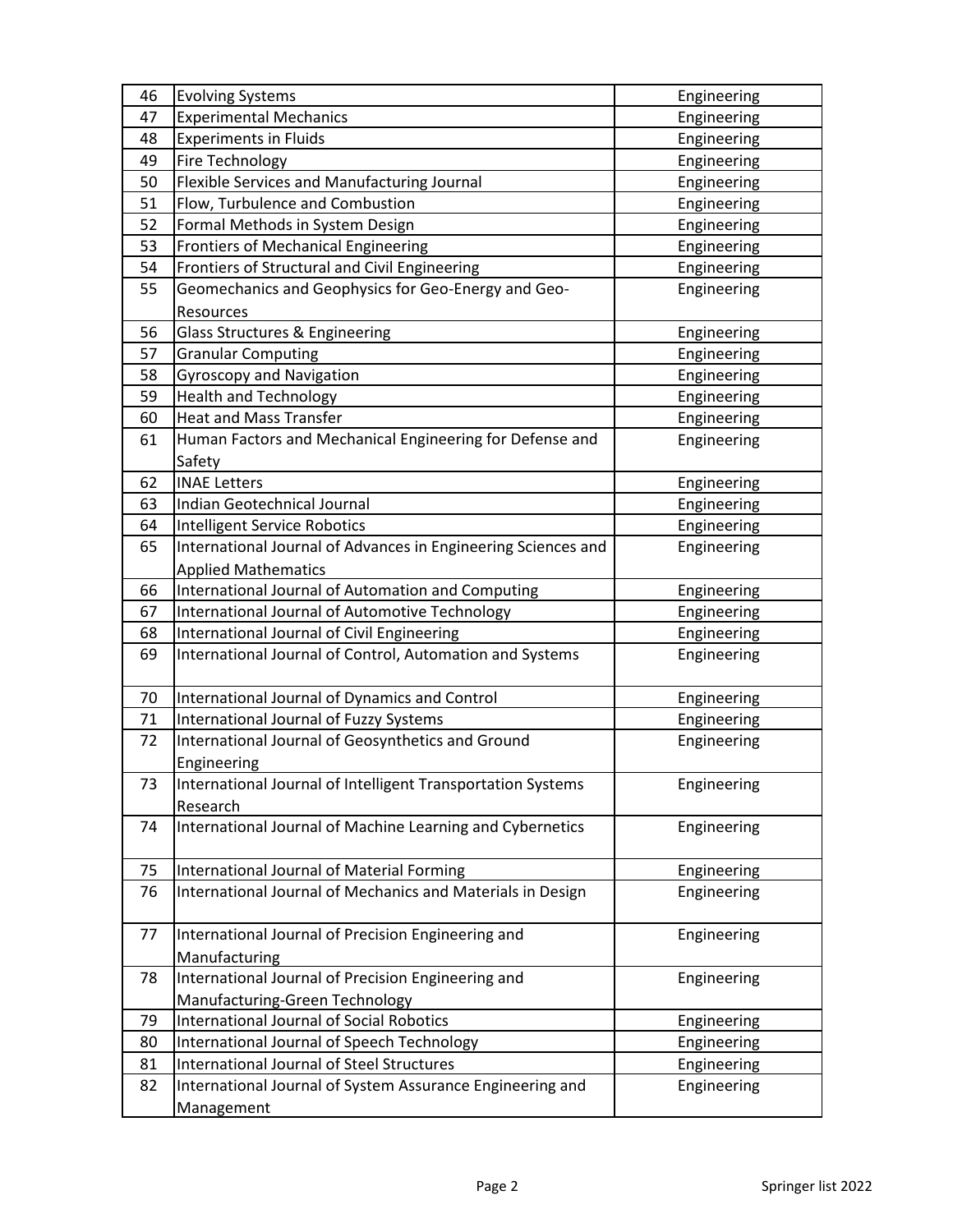| 83  | International Journal of Wireless Information Networks      | Engineering |
|-----|-------------------------------------------------------------|-------------|
| 84  | International Journal on Interactive Design and             | Engineering |
|     | Manufacturing (IJIDeM)                                      |             |
| 85  | Iranian Journal of Science and Technology, Transactions A:  | Engineering |
|     | Science                                                     |             |
| 86  | Iranian Journal of Science and Technology, Transactions of  | Engineering |
|     | <b>Civil Engineering</b>                                    |             |
| 87  | Iranian Journal of Science and Technology, Transactions of  | Engineering |
|     | <b>Electrical Engineering</b>                               |             |
| 88  | Iranian Journal of Science and Technology, Transactions of  | Engineering |
|     | <b>Mechanical Engineering</b>                               |             |
| 89  | ISSS Journal of Micro and Smart Systems                     | Engineering |
| 90  | <b>JOM</b>                                                  | Engineering |
| 91  | Journal of Ambient Intelligence and Humanized Computing     | Engineering |
|     |                                                             |             |
| 92  | Journal of Building Pathology and Rehabilitation            | Engineering |
| 93  | Journal of Central South University                         | Engineering |
| 94  | Journal of Civil Structural Health Monitoring               | Engineering |
| 95  | Journal of Communications Technology and Electronics        | Engineering |
| 96  | Journal of Computational Electronics                        | Engineering |
| 97  | Journal of Computer and Systems Sciences International      | Engineering |
| 98  | Journal of Control, Automation and Electrical Systems       | Engineering |
| 99  | Journal of Electronic Testing                               | Engineering |
| 100 | Journal of Engineering Physics and Thermophysics            | Engineering |
| 101 | Journal of Hydrodynamics                                    | Engineering |
| 102 | Journal of Infrared, Millimeter, and Terahertz Waves        | Engineering |
| 103 | Journal of Intelligent & Robotic Systems                    | Engineering |
| 104 | Journal of Machinery Manufacture and Reliability            | Engineering |
| 105 | Journal of Marine Science and Application                   | Engineering |
| 106 | Journal of Marine Science and Technology                    | Engineering |
| 107 | Journal of Material Cycles and Waste Management             | Engineering |
| 108 | Journal of Mechanical Science and Technology                | Engineering |
| 109 | Journal of Medical and Biological Engineering               | Engineering |
| 110 | Journal of Micro-Bio Robotics                               | Engineering |
| 111 | Journal of Nondestructive Evaluation                        | Engineering |
| 112 | Journal of Ocean Engineering and Marine Energy              | Engineering |
| 113 | Journal of Packaging Technology and Research                | Engineering |
| 114 | Journal of Remanufacturing                                  | Engineering |
| 115 | Journal of Shanghai Jiaotong University (Science)           | Engineering |
| 116 | Journal of Signal Processing Systems                        | Engineering |
| 117 | Journal of Systems Science and Systems Engineering          | Engineering |
| 118 | Journal of the Brazilian Society of Mechanical Sciences and | Engineering |
|     | Engineering                                                 |             |
| 119 | Journal of The Institution of Engineers (India): Series A   | Engineering |
| 120 | Journal of The Institution of Engineers (India): Series B   | Engineering |
| 121 | Journal of The Institution of Engineers (India): Series C   | Engineering |
| 122 | Journal of The Institution of Engineers (India): Series D   | Engineering |
| 123 | Journal of The Institution of Engineers (India): Series E   | Engineering |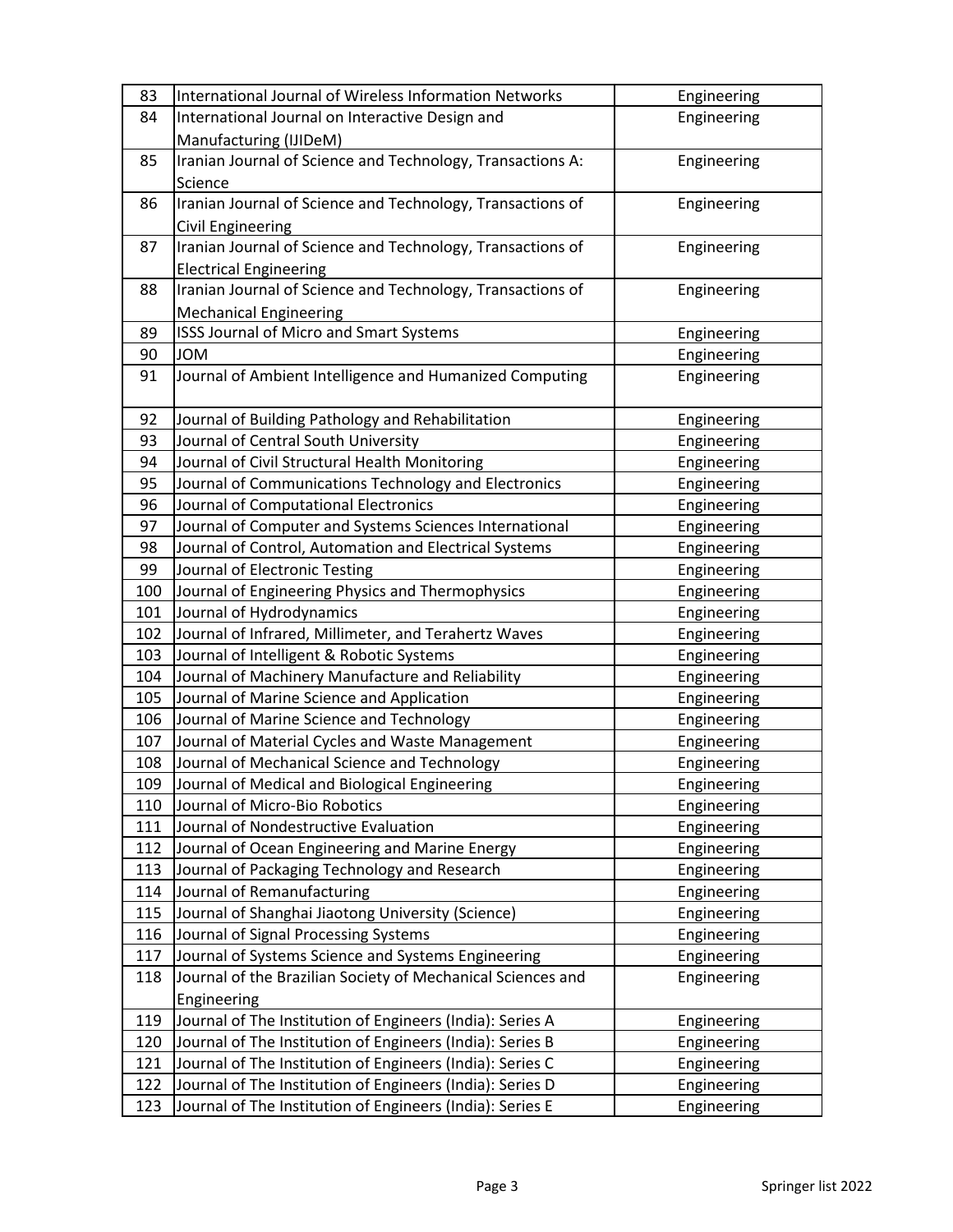| 124 | Journal of Visualization                                | Engineering |
|-----|---------------------------------------------------------|-------------|
| 125 | Journal of Zhejiang University-SCIENCE A                | Engineering |
| 126 | <b>KSCE Journal of Civil Engineering</b>                | Engineering |
| 127 | Lasers in Manufacturing and Materials Processing        | Engineering |
| 128 | Marine Systems & Ocean Technology                       | Engineering |
| 129 | <b>Materials and Structures</b>                         | Engineering |
| 130 | Mechanics of Time-Dependent Materials                   | Engineering |
| 131 | <b>Memetic Computing</b>                                | Engineering |
| 132 | Microfluidics and Nanofluidics                          | Engineering |
| 133 | Microgravity Science and Technology                     | Engineering |
| 134 | Microsystem Technologies                                | Engineering |
| 135 | <b>Mobile Networks and Applications</b>                 | Engineering |
| 136 | MTZ worldwide                                           | Engineering |
| 137 | <b>Multibody System Dynamics</b>                        | Engineering |
| 138 | Multidimensional Systems and Signal Processing          | Engineering |
| 139 | Nonlinear Dynamics                                      | Engineering |
| 140 | Peer-to-Peer Networking and Applications                | Engineering |
| 141 | Polytechnica                                            | Engineering |
| 142 | Problems of Information Transmission                    | Engineering |
| 143 | Process Integration and Optimization for Sustainability | Engineering |
| 144 | <b>Production Engineering</b>                           | Engineering |
| 145 | Progress in Additive Manufacturing                      | Engineering |
| 146 | Quality and User Experience                             | Engineering |
| 147 | Radioelectronics and Communications Systems             | Engineering |
| 148 | Research in Engineering Design                          | Engineering |
| 149 | <b>Russian Aeronautics</b>                              | Engineering |
| 150 | Russian Electrical Engineering                          | Engineering |
| 151 | Russian Engineering Research                            | Engineering |
| 152 | Russian Microelectronics                                | Engineering |
| 153 | Sādhanā                                                 | Engineering |
| 154 | Science China Technological Sciences                    | Engineering |
| 155 | Sensing and Imaging                                     | Engineering |
| 156 | <b>Shock Waves</b>                                      | Engineering |
| 157 | <b>Soft Computing</b>                                   | Engineering |
| 158 | <b>Sports Engineering</b>                               | Engineering |
| 159 | Structural and Multidisciplinary Optimization           | Engineering |
| 160 | Surface Engineering and Applied Electrochemistry        | Engineering |
| 161 | The International Journal of Advanced Manufacturing     | Engineering |
|     | Technology                                              |             |
| 162 | The Journal of the Astronautical Sciences               | Engineering |
| 163 | <b>Theoretical and Computational Fluid Dynamics</b>     | Engineering |
| 164 | <b>Thermal Engineering</b>                              | Engineering |
| 165 | <b>Transactions of Tianjin University</b>               | Engineering |
| 166 | <b>Transportation in Developing Economies</b>           | Engineering |
| 167 | <b>Transportation Infrastructure Geotechnology</b>      | Engineering |
| 168 | Waste and Biomass Valorization                          | Engineering |
| 169 | <b>Wireless Networks</b>                                | Engineering |
| 170 | <b>Wireless Personal Communications</b>                 | Engineering |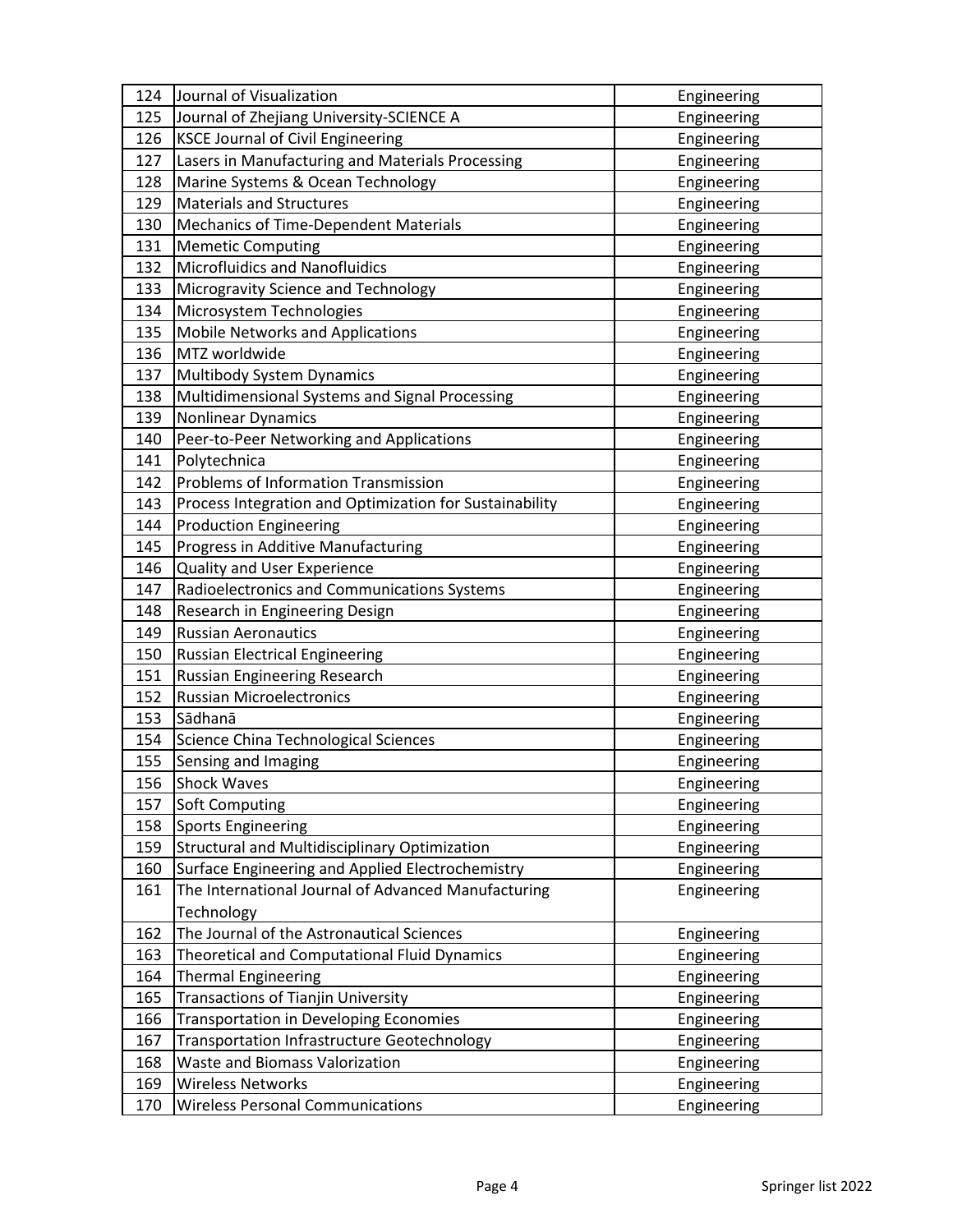|  | 171 Zeitschrift für angewandte Mathematik und Physik | Engineering |
|--|------------------------------------------------------|-------------|
|--|------------------------------------------------------|-------------|

| S.No.                   | - pg - - <b>,</b><br><b>Title</b>                             | <b>Subject Collections</b> |
|-------------------------|---------------------------------------------------------------|----------------------------|
| $\mathbf{1}$            | Acta Informatica                                              | <b>Computer Science</b>    |
| $\overline{2}$          | AI & SOCIETY                                                  | <b>Computer Science</b>    |
| 3                       | Algorithmica                                                  | <b>Computer Science</b>    |
| $\overline{\mathbf{4}}$ | Annals of Mathematics and Artificial Intelligence             | <b>Computer Science</b>    |
| 5                       | Applicable Algebra in Engineering, Communication and          | <b>Computer Science</b>    |
|                         | Computing                                                     |                            |
| 6                       | Applied Intelligence                                          | <b>Computer Science</b>    |
| 7                       | Artificial Intelligence and Law                               | <b>Computer Science</b>    |
| 8                       | Artificial Intelligence Review                                | <b>Computer Science</b>    |
| 9                       | <b>Artificial Life and Robotics</b>                           | <b>Computer Science</b>    |
| 10                      | <b>Automated Software Engineering</b>                         | <b>Computer Science</b>    |
| 11                      | <b>Automatic Control and Computer Sciences</b>                | <b>Computer Science</b>    |
| 12                      | Automatic Documentation and Mathematical Linguistics          | <b>Computer Science</b>    |
| 13                      | Autonomous Agents and Multi-Agent Systems                     | <b>Computer Science</b>    |
| 14                      | CCF Transactions on High Performance Computing                | <b>Computer Science</b>    |
| 15                      | <b>CCF Transactions on Networking</b>                         | <b>Computer Science</b>    |
| 16                      | CCF Transactions on Pervasive Computing and Interaction       | <b>Computer Science</b>    |
|                         |                                                               |                            |
| 17                      | <b>Cluster Computing</b>                                      | <b>Computer Science</b>    |
| 18                      | Cognition, Technology & Work                                  | <b>Computer Science</b>    |
| 19                      | computational complexity                                      | <b>Computer Science</b>    |
| 20                      | <b>Computer Supported Cooperative Work (CSCW)</b>             | <b>Computer Science</b>    |
| 21                      | Computing                                                     | <b>Computer Science</b>    |
| 22                      | Constraints                                                   | <b>Computer Science</b>    |
| 23                      | Cryptography and Communications                               | <b>Computer Science</b>    |
| 24                      | <b>CSI Transactions on ICT</b>                                | <b>Computer Science</b>    |
| 25                      | Data Mining and Knowledge Discovery                           | <b>Computer Science</b>    |
| 26                      | Designs, Codes and Cryptography                               | <b>Computer Science</b>    |
| 27                      | <b>Distributed and Parallel Databases</b>                     | <b>Computer Science</b>    |
| 28                      | <b>Distributed Computing</b>                                  | <b>Computer Science</b>    |
| 29                      | <b>Education and Information Technologies</b>                 | <b>Computer Science</b>    |
| 30                      | <b>Empirical Software Engineering</b>                         | <b>Computer Science</b>    |
| 31                      | <b>Engineering with Computers</b>                             | <b>Computer Science</b>    |
| 32                      | <b>Ethics and Information Technology</b>                      | <b>Computer Science</b>    |
| 33                      | <b>Frontiers of Computer Science</b>                          | <b>Computer Science</b>    |
| 34                      | Frontiers of Information Technology & Electronic Engineering  | <b>Computer Science</b>    |
|                         |                                                               |                            |
| 35                      | Genetic Programming and Evolvable Machines                    | <b>Computer Science</b>    |
| 36                      | Health Information Science and Systems                        | <b>Computer Science</b>    |
| 37                      | Information Retrieval Journal                                 | <b>Computer Science</b>    |
| 38                      | Innovations in Systems and Software Engineering               | Computer Science           |
| 39                      | International Journal of Artificial Intelligence in Education | Computer Science           |
|                         |                                                               |                            |

## **e- Journals: Springer 3 Subject Collections (Computer Science)**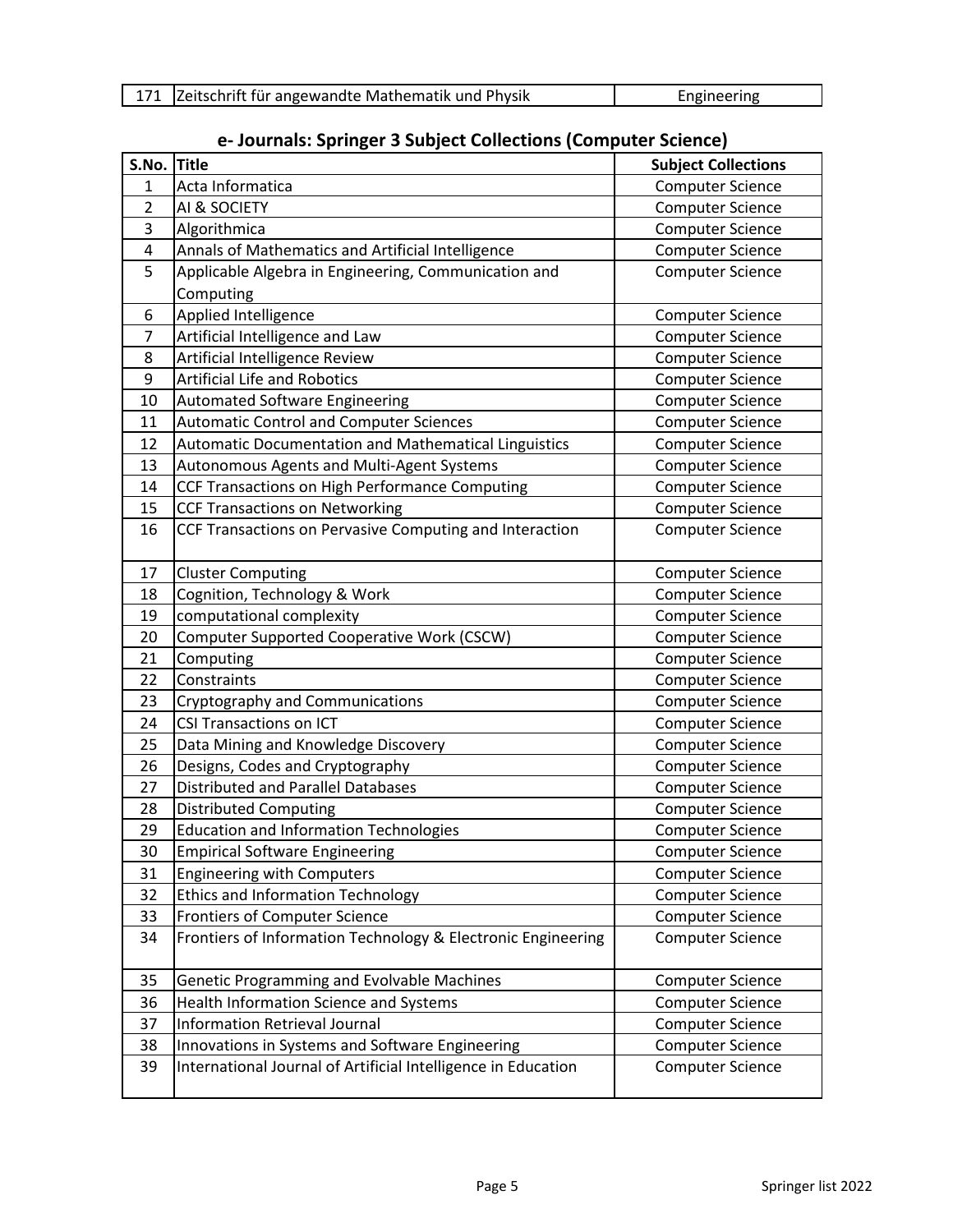| 40 | International Journal of Computer Vision                              | <b>Computer Science</b> |
|----|-----------------------------------------------------------------------|-------------------------|
| 41 | International Journal of Data Science and Analytics                   | <b>Computer Science</b> |
| 42 | International Journal of Information Security                         | <b>Computer Science</b> |
| 43 | International Journal of Information Technology                       | <b>Computer Science</b> |
| 44 | International Journal of Intelligent Robotics and Applications        | <b>Computer Science</b> |
| 45 | International Journal of Multimedia Information Retrieval             | <b>Computer Science</b> |
| 46 | International Journal of Parallel Programming                         | Computer Science        |
| 47 | International Journal on Digital Libraries                            | <b>Computer Science</b> |
| 48 | International Journal on Document Analysis and Recognition<br>(IJDAR) | <b>Computer Science</b> |
| 49 | International Journal on Software Tools for Technology<br>Transfer    | <b>Computer Science</b> |
| 50 | Journal of Automated Reasoning                                        | <b>Computer Science</b> |
| 51 | Journal of Computer Science and Technology                            | <b>Computer Science</b> |
| 52 | Journal of Computer Virology and Hacking Techniques                   | <b>Computer Science</b> |
| 53 | Journal of Cryptographic Engineering                                  | <b>Computer Science</b> |
| 54 | Journal of Cryptology                                                 | <b>Computer Science</b> |
| 55 | Journal of Grid Computing                                             | <b>Computer Science</b> |
| 56 | Journal of Intelligent Information Systems                            | Computer Science        |
| 57 | Journal of Mathematical Imaging and Vision                            | <b>Computer Science</b> |
| 58 | Journal of Network and Systems Management                             | <b>Computer Science</b> |
| 59 | Journal of Real-Time Image Processing                                 | <b>Computer Science</b> |
| 60 | Journal of Reliable Intelligent Environments                          | <b>Computer Science</b> |
| 61 | Journal on Multimodal User Interfaces                                 | <b>Computer Science</b> |
| 62 | KI - Künstliche Intelligenz                                           | <b>Computer Science</b> |
| 63 | Knowledge and Information Systems                                     | Computer Science        |
| 64 | <b>Machine Learning</b>                                               | <b>Computer Science</b> |
| 65 | <b>Machine Vision and Applications</b>                                | <b>Computer Science</b> |
| 66 | Minds and Machines                                                    | Computer Science        |
| 67 | Multimedia Systems                                                    | <b>Computer Science</b> |
| 68 | <b>Multimedia Tools and Applications</b>                              | <b>Computer Science</b> |
| 69 | <b>Natural Computing</b>                                              | <b>Computer Science</b> |
| 70 | Network Modeling Analysis in Health Informatics and                   | <b>Computer Science</b> |
|    | <b>Bioinformatics</b>                                                 |                         |
| 71 | <b>Neural Computing and Applications</b>                              | <b>Computer Science</b> |
| 72 | <b>Neural Processing Letters</b>                                      | <b>Computer Science</b> |
| 73 | <b>New Generation Computing</b>                                       | <b>Computer Science</b> |
| 74 | <b>Numerical Algorithms</b>                                           | <b>Computer Science</b> |
| 75 | <b>Optical Memory and Neural Networks</b>                             | <b>Computer Science</b> |
| 76 | <b>Pattern Analysis and Applications</b>                              | <b>Computer Science</b> |
| 77 | Pattern Recognition and Image Analysis                                | <b>Computer Science</b> |
| 78 | Personal and Ubiquitous Computing                                     | <b>Computer Science</b> |
| 79 | <b>Photonic Network Communications</b>                                | <b>Computer Science</b> |
| 80 | Programming and Computer Software                                     | <b>Computer Science</b> |
| 81 | Progress in Artificial Intelligence                                   | <b>Computer Science</b> |
| 82 | Real-Time Systems                                                     | <b>Computer Science</b> |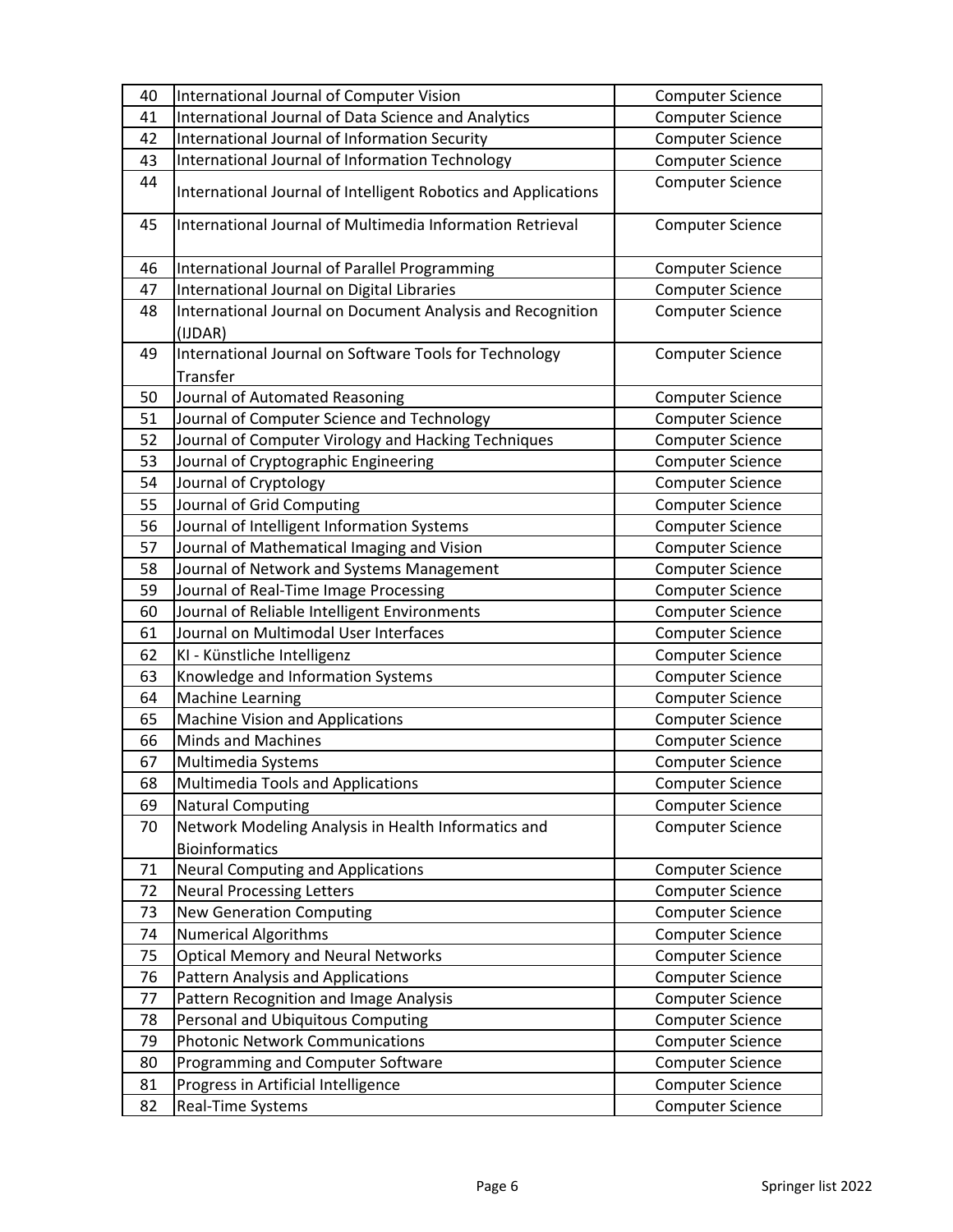| 83  | <b>Requirements Engineering</b>                 | <b>Computer Science</b> |
|-----|-------------------------------------------------|-------------------------|
| 84  | <b>Science China Information Sciences</b>       | Computer Science        |
| 85  | Scientific and Technical Information Processing | <b>Computer Science</b> |
| 86  | Scientometrics                                  | <b>Computer Science</b> |
| 87  | Service Oriented Computing and Applications     | <b>Computer Science</b> |
| 88  | Signal, Image and Video Processing              | <b>Computer Science</b> |
| 89  | Social Network Analysis and Mining              | <b>Computer Science</b> |
| 90  | Software & Systems Modeling                     | <b>Computer Science</b> |
| 91  | Software Quality Journal                        | <b>Computer Science</b> |
| 92  | Swarm Intelligence                              | <b>Computer Science</b> |
| 93  | The Journal of Supercomputing                   | <b>Computer Science</b> |
| 94  | The Visual Computer                             | <b>Computer Science</b> |
| 95  | The VLDB Journal                                | <b>Computer Science</b> |
| 96  | Theory of Computing Systems                     | <b>Computer Science</b> |
| 97  | Universal Access in the Information Society     | <b>Computer Science</b> |
| 98  | User Modeling and User-Adapted Interaction      | <b>Computer Science</b> |
| 99  | Virtual Reality                                 | <b>Computer Science</b> |
| 100 | World Wide Web                                  | <b>Computer Science</b> |

## **e- Journals: Springer 3 Subject Collections (Mathematics and Statistics)**

| S.No. Title    |                                                     | <b>Subject Collections</b>        |
|----------------|-----------------------------------------------------|-----------------------------------|
|                | Abhandlungen aus dem Mathematischen Seminar der     | <b>Mathematics and Statistics</b> |
| $\mathbf{1}$   | Universität Hamburg                                 |                                   |
| $\overline{2}$ | Acta Applicandae Mathematicae                       | <b>Mathematics and Statistics</b> |
| 3              | Acta Mathematica Hungarica                          | <b>Mathematics and Statistics</b> |
| 4              | Acta Mathematica Scientia                           | <b>Mathematics and Statistics</b> |
| 5              | Acta Mathematica Sinica, English Series             | <b>Mathematics and Statistics</b> |
| 6              | Acta Mathematica Vietnamica                         | <b>Mathematics and Statistics</b> |
| $\overline{7}$ | Acta Mathematicae Applicatae Sinica, English Series | <b>Mathematics and Statistics</b> |
| 8              | <b>Advances in Computational Mathematics</b>        | <b>Mathematics and Statistics</b> |
| 9              | Advances in Data Analysis and Classification        | <b>Mathematics and Statistics</b> |
| 10             | Advances in Operator Theory                         | <b>Mathematics and Statistics</b> |
| 11             | Aequationes mathematicae                            | <b>Mathematics and Statistics</b> |
| 12             | Afrika Matematika                                   | <b>Mathematics and Statistics</b> |
| 13             | Algebra and Logic                                   | <b>Mathematics and Statistics</b> |
| 14             | Algebra universalis                                 | <b>Mathematics and Statistics</b> |
| 15             | Algebras and Representation Theory                  | <b>Mathematics and Statistics</b> |
| 16             | Analysis and Mathematical Physics                   | <b>Mathematics and Statistics</b> |
| 17             | Analysis Mathematica                                | <b>Mathematics and Statistics</b> |
| 18             | Annales mathématiques du Québec                     | <b>Mathematics and Statistics</b> |
| 19             | ANNALI DELL'UNIVERSITA' DI FERRARA                  | <b>Mathematics and Statistics</b> |
| 20             | Annali di Matematica Pura ed Applicata (1923 -)     | <b>Mathematics and Statistics</b> |
| 21             | <b>Annals of Combinatorics</b>                      | <b>Mathematics and Statistics</b> |
| 22             | <b>Annals of Functional Analysis</b>                | <b>Mathematics and Statistics</b> |
| 23             | Annals of Global Analysis and Geometry              | <b>Mathematics and Statistics</b> |
| 24             | Annals of the Institute of Statistical Mathematics  | <b>Mathematics and Statistics</b> |
| 25             | <b>Applications of Mathematics</b>                  | <b>Mathematics and Statistics</b> |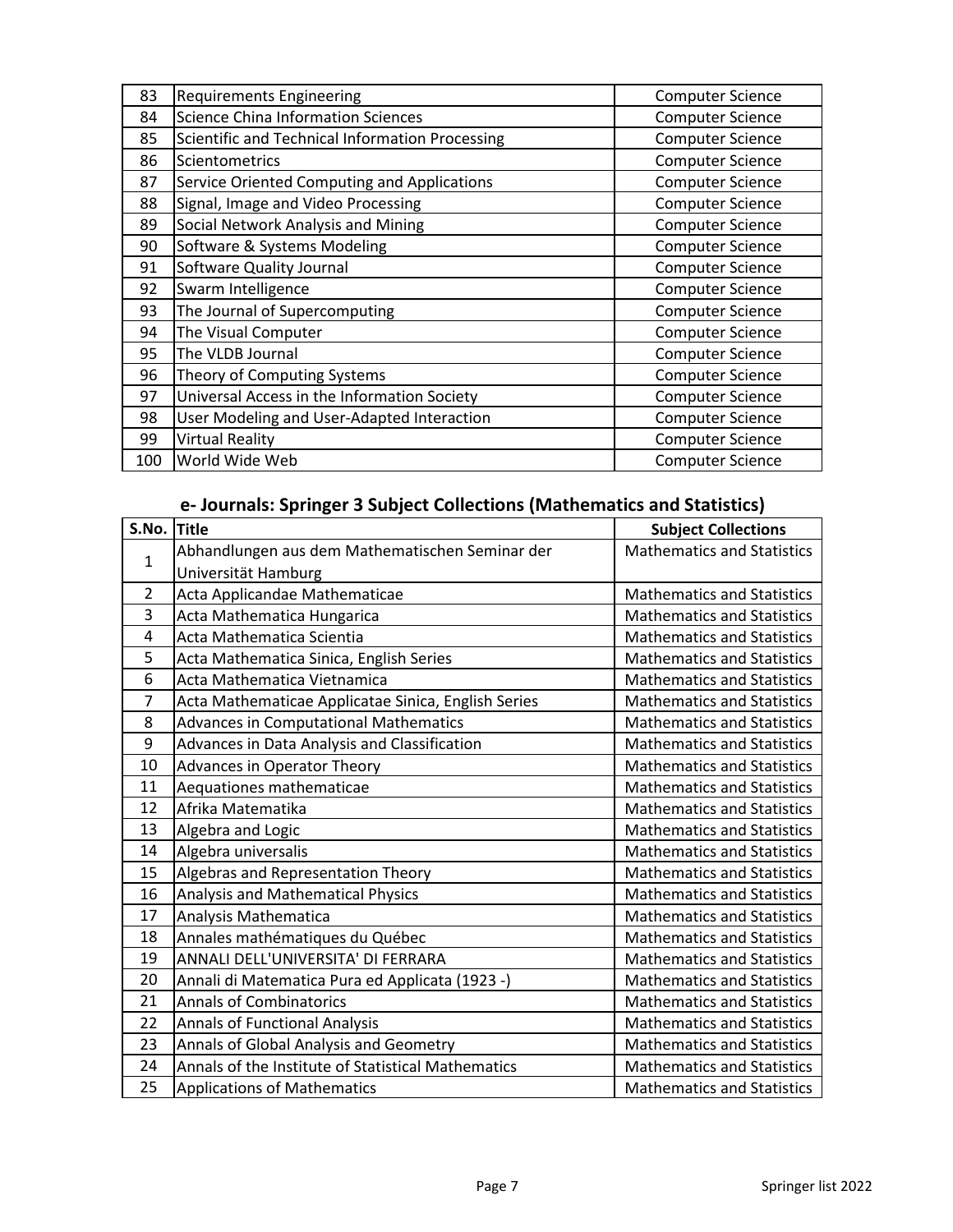| 26 | <b>Applied Categorical Structures</b>                      | <b>Mathematics and Statistics</b> |
|----|------------------------------------------------------------|-----------------------------------|
| 27 | Applied Mathematics & Optimization                         | <b>Mathematics and Statistics</b> |
| 28 | <b>Applied Mathematics and Mechanics</b>                   | <b>Mathematics and Statistics</b> |
| 29 | Applied Mathematics-A Journal of Chinese Universities      | <b>Mathematics and Statistics</b> |
| 30 | Archiv der Mathematik                                      | <b>Mathematics and Statistics</b> |
| 31 | Archive for History of Exact Sciences                      | <b>Mathematics and Statistics</b> |
| 32 | Archive for Mathematical Logic                             | <b>Mathematics and Statistics</b> |
| 33 | <b>Arnold Mathematical Journal</b>                         | <b>Mathematics and Statistics</b> |
| 34 | AStA Advances in Statistical Analysis                      | <b>Mathematics and Statistics</b> |
| 35 | AStA Wirtschafts- und Sozialstatistisches Archiv           | <b>Mathematics and Statistics</b> |
| 36 | <b>Automation and Remote Control</b>                       | <b>Mathematics and Statistics</b> |
| 37 | <b>Banach Journal of Mathematical Analysis</b>             | <b>Mathematics and Statistics</b> |
| 38 | Behaviormetrika                                            | <b>Mathematics and Statistics</b> |
| 39 | Beiträge zur Algebra und Geometrie / Contributions to      | <b>Mathematics and Statistics</b> |
|    | Algebra and Geometry                                       |                                   |
| 40 | <b>BIT Numerical Mathematics</b>                           | <b>Mathematics and Statistics</b> |
| 41 | Boletín de la Sociedad Matemática Mexicana                 | <b>Mathematics and Statistics</b> |
| 42 | Bollettino dell'Unione Matematica Italiana                 | <b>Mathematics and Statistics</b> |
| 43 | <b>Bulletin of Mathematical Biology</b>                    | <b>Mathematics and Statistics</b> |
| 44 | Bulletin of the Brazilian Mathematical Society, New Series | <b>Mathematics and Statistics</b> |
|    |                                                            |                                   |
| 45 | <b>Bulletin of the Iranian Mathematical Society</b>        | <b>Mathematics and Statistics</b> |
| 46 | Bulletin of the Malaysian Mathematical Sciences Society    | <b>Mathematics and Statistics</b> |
|    |                                                            |                                   |
|    |                                                            |                                   |
| 47 | Calcolo                                                    | <b>Mathematics and Statistics</b> |
| 48 | Calculus of Variations and Partial Differential Equations  | <b>Mathematics and Statistics</b> |
| 49 | Chinese Annals of Mathematics, Series B                    | <b>Mathematics and Statistics</b> |
| 50 | Collectanea Mathematica                                    | <b>Mathematics and Statistics</b> |
| 51 | Combinatorica                                              | <b>Mathematics and Statistics</b> |
| 52 | <b>Communications in Mathematics and Statistics</b>        | <b>Mathematics and Statistics</b> |
|    | Communications on Applied Mathematics and Computation      | <b>Mathematics and Statistics</b> |
| 53 |                                                            |                                   |
| 54 | Complex Analysis and its Synergies                         | <b>Mathematics and Statistics</b> |
| 55 | <b>Complex Analysis and Operator Theory</b>                | <b>Mathematics and Statistics</b> |
| 56 | <b>Computational and Applied Mathematics</b>               | <b>Mathematics and Statistics</b> |
| 57 | <b>Computational Mathematics and Mathematical Physics</b>  | <b>Mathematics and Statistics</b> |
| 58 | <b>Computational Mathematics and Modeling</b>              | <b>Mathematics and Statistics</b> |
| 59 | <b>Computational Methods and Function Theory</b>           | <b>Mathematics and Statistics</b> |
| 60 | <b>Computational Optimization and Applications</b>         | <b>Mathematics and Statistics</b> |
| 61 | <b>Computational Statistics</b>                            | <b>Mathematics and Statistics</b> |
| 62 | <b>Constructive Approximation</b>                          | <b>Mathematics and Statistics</b> |
| 63 | <b>Cybernetics and Systems Analysis</b>                    | <b>Mathematics and Statistics</b> |
| 64 | Czechoslovak Mathematical Journal                          | <b>Mathematics and Statistics</b> |
| 65 | <b>Differential Equations</b>                              | <b>Mathematics and Statistics</b> |
| 66 | Differential Equations and Dynamical Systems               | <b>Mathematics and Statistics</b> |
| 67 | Discrete & Computational Geometry                          | <b>Mathematics and Statistics</b> |
| 68 | Discrete Event Dynamic Systems                             | <b>Mathematics and Statistics</b> |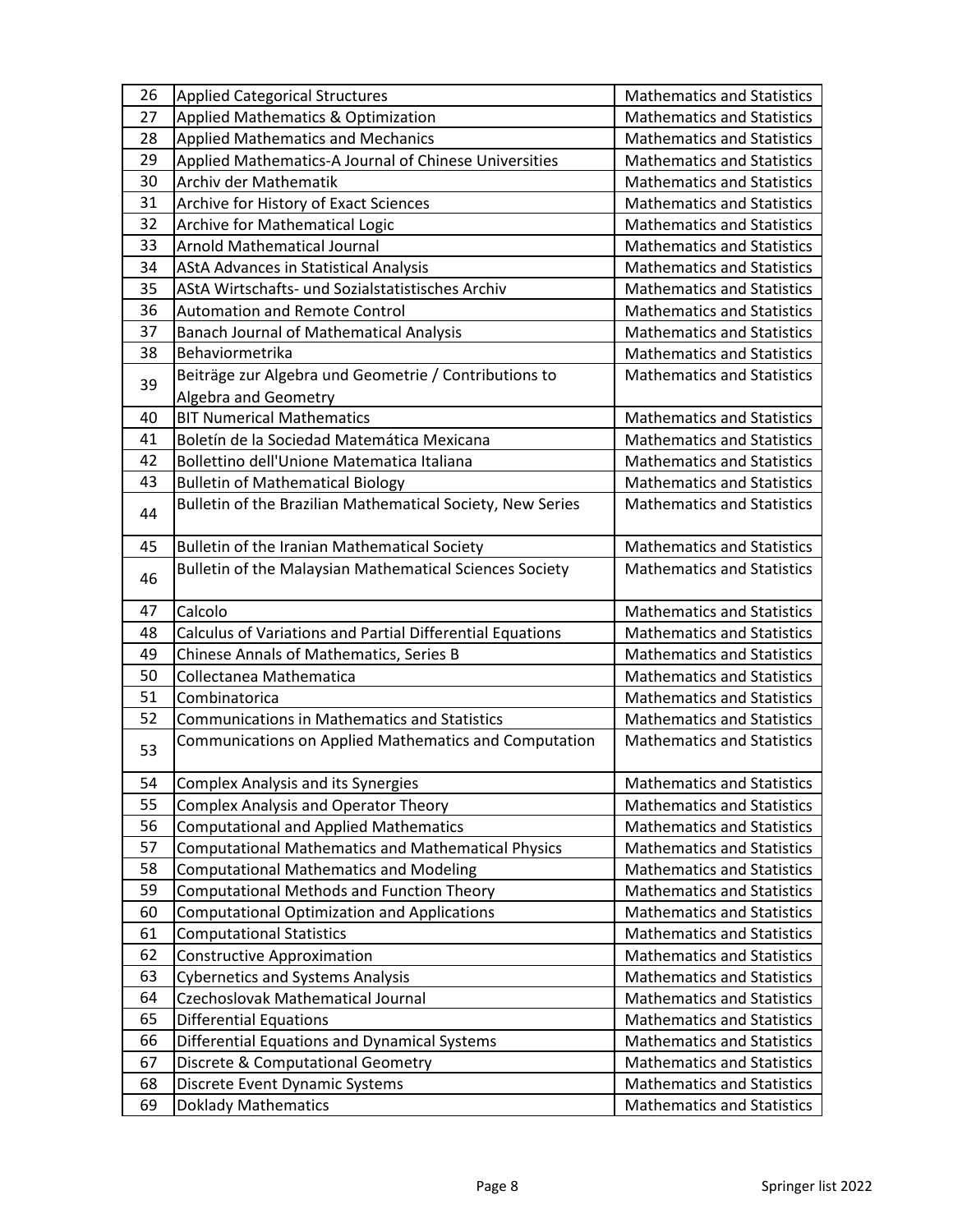| 70  | <b>Dynamic Games and Applications</b>                            | <b>Mathematics and Statistics</b> |
|-----|------------------------------------------------------------------|-----------------------------------|
| 71  | <b>European Actuarial Journal</b>                                | <b>Mathematics and Statistics</b> |
| 72  | <b>European Journal of Mathematics</b>                           | <b>Mathematics and Statistics</b> |
| 73  | Extremes                                                         | <b>Mathematics and Statistics</b> |
| 74  | <b>Finance and Stochastics</b>                                   | <b>Mathematics and Statistics</b> |
| 75  | Foundations of Computational Mathematics                         | <b>Mathematics and Statistics</b> |
| 76  | Frontiers of Mathematics in China                                | <b>Mathematics and Statistics</b> |
| 77  | <b>Functional Analysis and Its Applications</b>                  | <b>Mathematics and Statistics</b> |
| 78  | <b>Fuzzy Optimization and Decision Making</b>                    | <b>Mathematics and Statistics</b> |
| 79  | GEM - International Journal on Geomathematics                    | <b>Mathematics and Statistics</b> |
| 80  | Geometriae Dedicata                                              | <b>Mathematics and Statistics</b> |
| 81  | <b>Geometric and Functional Analysis</b>                         | <b>Mathematics and Statistics</b> |
| 82  | <b>Graphs and Combinatorics</b>                                  | <b>Mathematics and Statistics</b> |
| 83  | Indian Journal of Pure and Applied Mathematics                   | <b>Mathematics and Statistics</b> |
| 84  | <b>Integral Equations and Operator Theory</b>                    | <b>Mathematics and Statistics</b> |
| 85  | International Journal of Applied and Computational               | <b>Mathematics and Statistics</b> |
|     | Mathematics                                                      |                                   |
| 86  | Inventiones mathematicae                                         | <b>Mathematics and Statistics</b> |
| 87  | <b>Israel Journal of Mathematics</b>                             | <b>Mathematics and Statistics</b> |
| 88  | Jahresbericht der Deutschen Mathematiker-Vereinigung             | <b>Mathematics and Statistics</b> |
| 89  | Japan Journal of Industrial and Applied Mathematics              | <b>Mathematics and Statistics</b> |
| 90  | Japanese Journal of Mathematics                                  | <b>Mathematics and Statistics</b> |
| 91  | Journal d'Analyse Mathématique                                   | <b>Mathematics and Statistics</b> |
| 92  | Journal of Agricultural, Biological and Environmental Statistics | <b>Mathematics and Statistics</b> |
| 93  | Journal of Algebraic Combinatorics                               | <b>Mathematics and Statistics</b> |
| 94  | Journal of Applied and Computational Topology                    | <b>Mathematics and Statistics</b> |
| 95  | Journal of Applied and Industrial Mathematics                    | <b>Mathematics and Statistics</b> |
| 96  | Journal of Applied Mathematics and Computing                     | <b>Mathematics and Statistics</b> |
| 97  | Journal of Classification                                        | <b>Mathematics and Statistics</b> |
| 98  | Journal of Combinatorial Optimization                            | <b>Mathematics and Statistics</b> |
|     | Journal of Contemporary Mathematical Analysis (Armenian          | <b>Mathematics and Statistics</b> |
| 99  | Academy of Sciences)                                             |                                   |
| 100 | Journal of Dynamical and Control Systems                         | <b>Mathematics and Statistics</b> |
| 101 | Journal of Dynamics and Differential Equations                   | <b>Mathematics and Statistics</b> |
| 102 | Journal of Elliptic and Parabolic Equations                      | <b>Mathematics and Statistics</b> |
| 103 | Journal of Engineering Mathematics                               | <b>Mathematics and Statistics</b> |
| 104 | Journal of Evolution Equations                                   | <b>Mathematics and Statistics</b> |
| 105 | Journal of Fixed Point Theory and Applications                   | <b>Mathematics and Statistics</b> |
| 106 | Journal of Fourier Analysis and Applications                     | <b>Mathematics and Statistics</b> |
| 107 | Journal of Geometry                                              | <b>Mathematics and Statistics</b> |
| 108 | Journal of Global Optimization                                   | <b>Mathematics and Statistics</b> |
| 109 | Journal of Heuristics                                            | <b>Mathematics and Statistics</b> |
| 110 | Journal of Homotopy and Related Structures                       | <b>Mathematics and Statistics</b> |
| 111 | Journal of Mathematical Biology                                  | <b>Mathematics and Statistics</b> |
| 112 | Journal of Mathematical Sciences                                 | <b>Mathematics and Statistics</b> |
| 113 | Journal of Nonlinear Science                                     | <b>Mathematics and Statistics</b> |
| 114 | Journal of Optimization Theory and Applications                  | <b>Mathematics and Statistics</b> |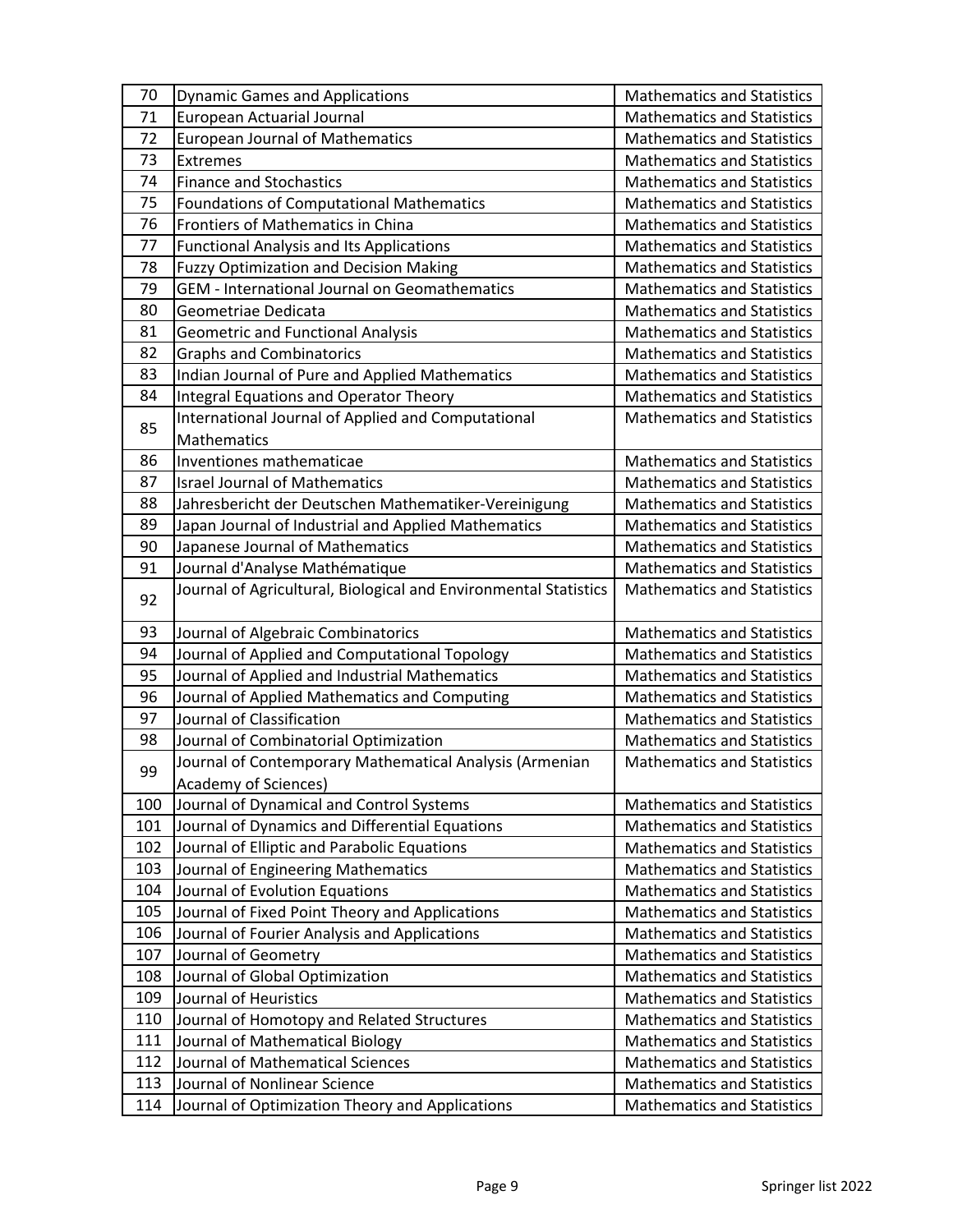| 115 | Journal of Pseudo-Differential Operators and Applications      | <b>Mathematics and Statistics</b> |
|-----|----------------------------------------------------------------|-----------------------------------|
| 116 | Journal of Scientific Computing                                | <b>Mathematics and Statistics</b> |
| 117 | Journal of Systems Science and Complexity                      | <b>Mathematics and Statistics</b> |
| 118 | Journal of the Indian Society for Probability and Statistics   | <b>Mathematics and Statistics</b> |
| 119 | Journal of the Operations Research Society of China            | <b>Mathematics and Statistics</b> |
| 120 | Journal of Theoretical Probability                             | <b>Mathematics and Statistics</b> |
| 121 | Lifetime Data Analysis                                         | <b>Mathematics and Statistics</b> |
| 122 | Lithuanian Mathematical Journal                                | <b>Mathematics and Statistics</b> |
| 123 | Lobachevskii Journal of Mathematics                            | <b>Mathematics and Statistics</b> |
| 124 | Logica Universalis                                             | <b>Mathematics and Statistics</b> |
| 125 | manuscripta mathematica                                        | <b>Mathematics and Statistics</b> |
| 126 | Mathematical Methods of Operations Research                    | <b>Mathematics and Statistics</b> |
| 127 | <b>Mathematical Methods of Statistics</b>                      | <b>Mathematics and Statistics</b> |
| 128 | <b>Mathematical Models and Computer Simulations</b>            | <b>Mathematics and Statistics</b> |
| 129 | <b>Mathematical Notes</b>                                      | <b>Mathematics and Statistics</b> |
| 130 | <b>Mathematical Programming</b>                                | <b>Mathematics and Statistics</b> |
| 131 | <b>Mathematical Programming Computation</b>                    | <b>Mathematics and Statistics</b> |
| 132 | <b>Mathematical Sciences</b>                                   | <b>Mathematics and Statistics</b> |
| 133 | <b>Mathematics and Financial Economics</b>                     | <b>Mathematics and Statistics</b> |
| 134 | Mathematics in Computer Science                                | <b>Mathematics and Statistics</b> |
| 135 | Mathematics of Control, Signals, and Systems                   | <b>Mathematics and Statistics</b> |
| 136 | Mathematische Annalen                                          | <b>Mathematics and Statistics</b> |
| 137 | Mathematische Zeitschrift                                      | <b>Mathematics and Statistics</b> |
| 138 | Mediterranean Journal of Mathematics                           | <b>Mathematics and Statistics</b> |
| 139 | Methodology and Computing in Applied Probability               | <b>Mathematics and Statistics</b> |
| 140 | Metrika                                                        | <b>Mathematics and Statistics</b> |
| 141 | <b>METRON</b>                                                  | <b>Mathematics and Statistics</b> |
| 142 | Milan Journal of Mathematics                                   | <b>Mathematics and Statistics</b> |
| 143 | Monatshefte für Mathematik                                     | <b>Mathematics and Statistics</b> |
| 144 | Moscow University Computational Mathematics and<br>Cybernetics | <b>Mathematics and Statistics</b> |
| 145 | <b>Moscow University Mathematics Bulletin</b>                  | <b>Mathematics and Statistics</b> |
| 146 | <b>Nexus Network Journal</b>                                   | <b>Mathematics and Statistics</b> |
| 147 | Nonlinear Differential Equations and Applications NoDEA        | <b>Mathematics and Statistics</b> |
| 148 | <b>Numerical Analysis and Applications</b>                     | <b>Mathematics and Statistics</b> |
| 149 | Numerische Mathematik                                          | <b>Mathematics and Statistics</b> |
| 150 | <b>Optimization and Engineering</b>                            | <b>Mathematics and Statistics</b> |
| 151 | <b>Optimization Letters</b>                                    | <b>Mathematics and Statistics</b> |
| 152 | Order                                                          | <b>Mathematics and Statistics</b> |
| 153 | p-Adic Numbers, Ultrametric Analysis and Applications          | <b>Mathematics and Statistics</b> |
| 154 | Periodica Mathematica Hungarica                                | <b>Mathematics and Statistics</b> |
| 155 | Positivity                                                     | <b>Mathematics and Statistics</b> |
| 156 | <b>Potential Analysis</b>                                      | <b>Mathematics and Statistics</b> |
| 157 | Probability Theory and Related Fields                          | <b>Mathematics and Statistics</b> |
| 158 | Proceedings - Mathematical Sciences                            | <b>Mathematics and Statistics</b> |